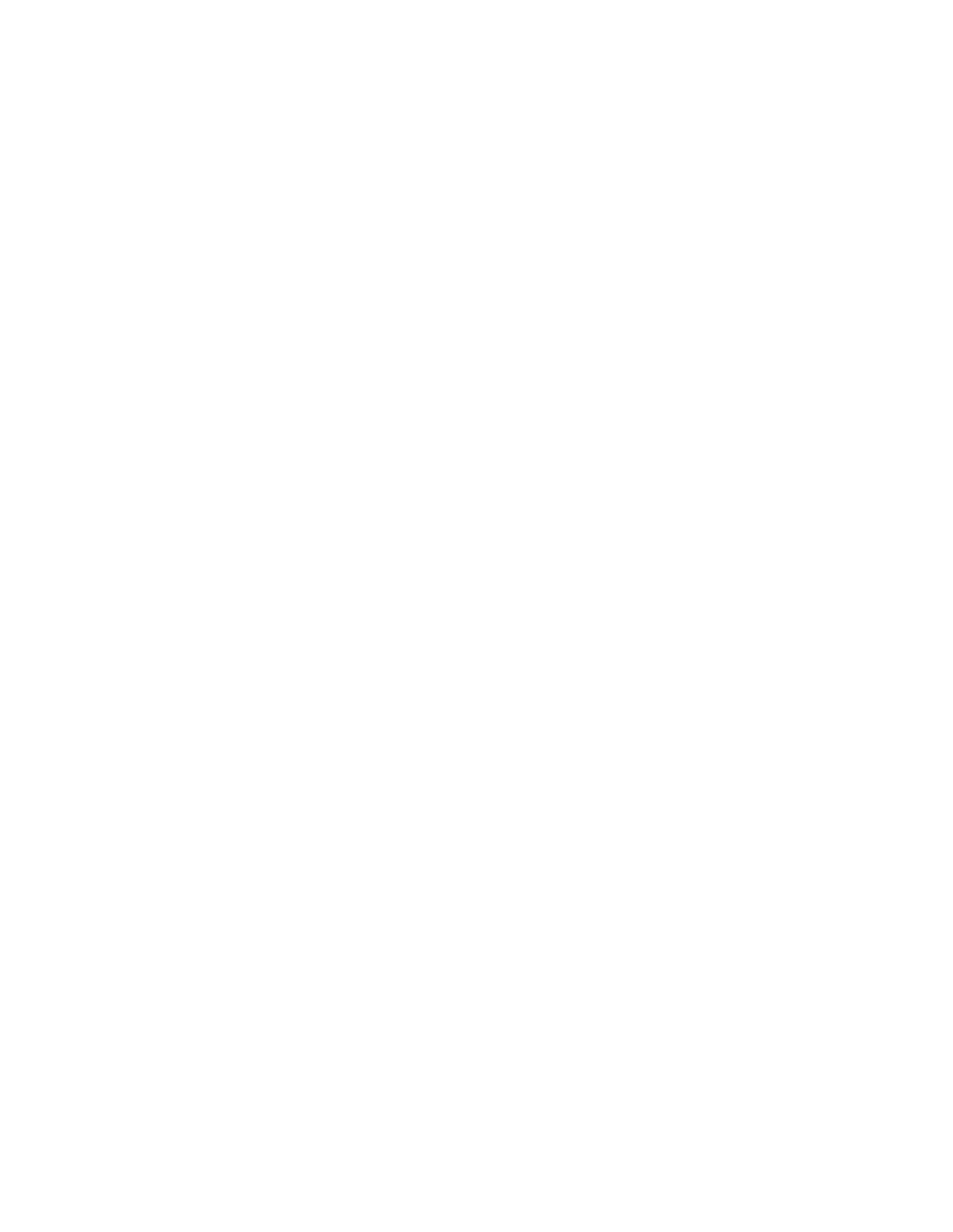# **Document Change Log**

| Revision | Date        | Affected Portions and Description |
|----------|-------------|-----------------------------------|
|          | 10 May 2018 | Original release                  |

# **Which Product Versions Does this Document Cover?**

| <b>Product Filename Prefix</b> | <b>Version Number</b><br>in Filename | <b>Brief Description</b>                                                |
|--------------------------------|--------------------------------------|-------------------------------------------------------------------------|
| AirMSPI ER2 GRP ELLIPSOID      | V006                                 | L1B2 Ellipsoid-Projected Georectified<br>Radiance and Polarization Data |
| AirMSPI ER2 GRP TERRAIN        | V006                                 | L1B2 Terrain-Projected Georectified<br>Radiance and Polarization Data   |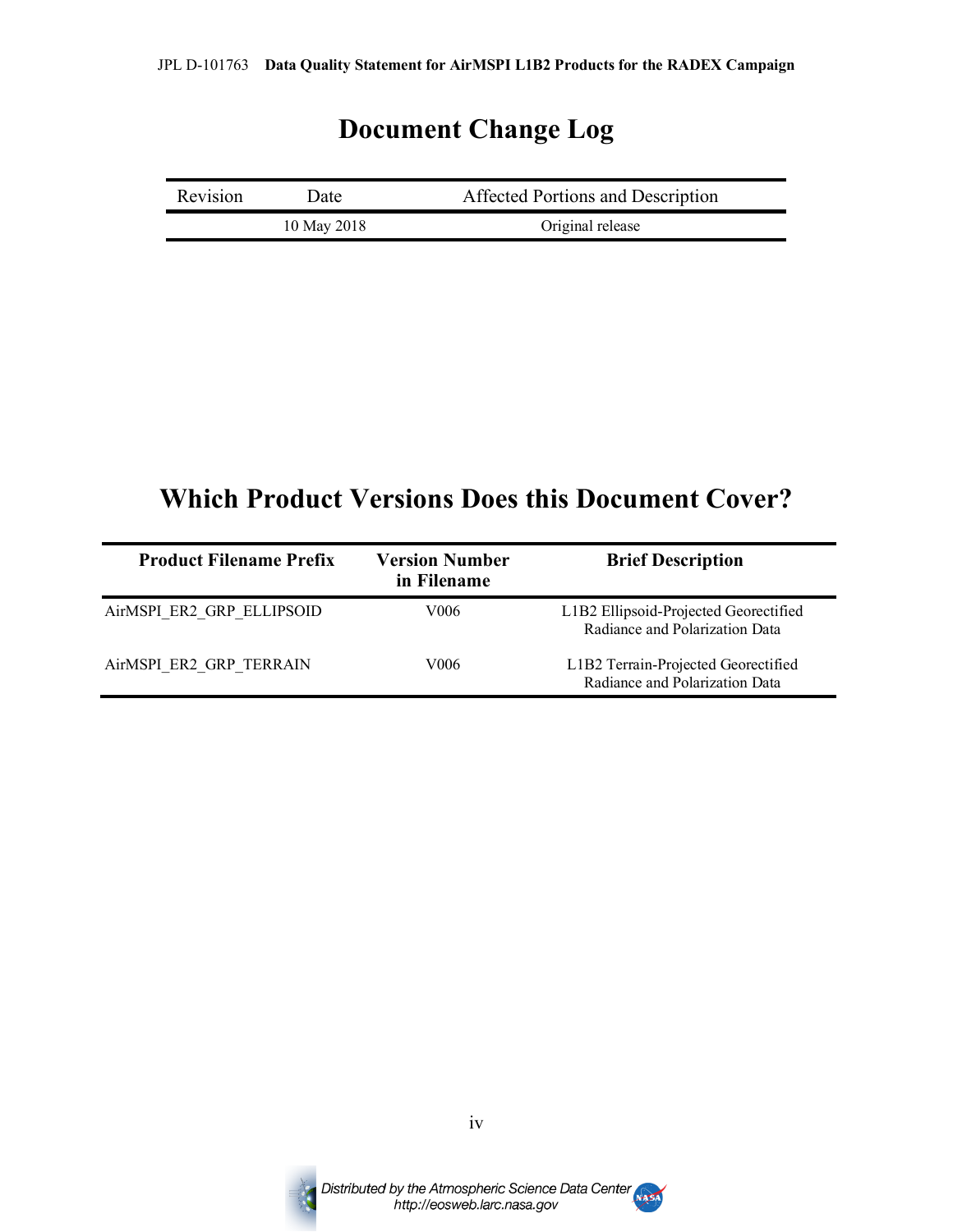# **TABLE OF CONTENTS**

| 1                |                       |  |
|------------------|-----------------------|--|
|                  | 11<br>12<br>13<br>1.4 |  |
| $\overline{2}$   |                       |  |
|                  | 2.1<br>2.2            |  |
|                  | 23<br>2.4             |  |
| 3                |                       |  |
| $\boldsymbol{4}$ |                       |  |
| 5                |                       |  |
| 6                |                       |  |
| 7                |                       |  |
| 8                |                       |  |
|                  |                       |  |



 $\overline{\mathbf{V}}$ 

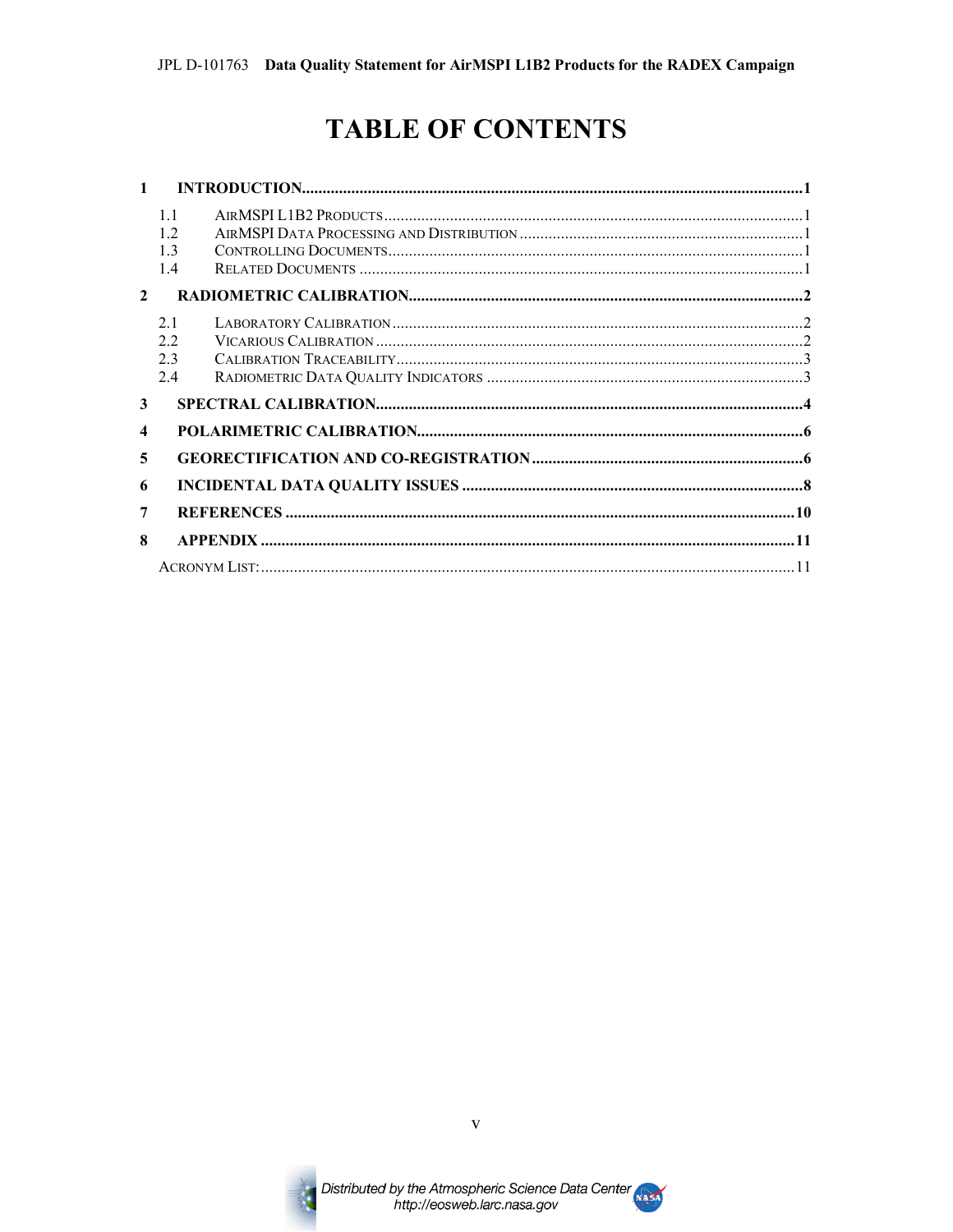## **1 INTRODUCTION**

The purpose of this document is to describe the data quality of the AirMSPI L1B2 products specifically for the Radar Definition Experiment (RADEX) field campaign, which was based out of Joint Base Lewis-McChord (JBLM), WA, and included flights over California, Washington, and the Pacific Ocean. AirMSPI imagery was acquired from 10 November to 13 December 2015.

#### **1.1 AirMSPI L1B2 Products**

The Airborne Multiangle SpectroPolarimetric Imager (AirMSPI) Level 1B2 products contain radiometric and polarimetric observations of clouds, aerosols, and the surface of the Earth made from the National Aeronautics and Space Administration's (NASA) ER-2 high altitude research aircraft. The AirMSPI instrument acquires data using one of two possible modes, step-and-stare and sweep. Step-and-stare data are gridded with 10 m spatial sampling, with one file provided for each view angle. Sweep data are gridded with 25 m spatial sampling. Files are distributed in HDF-EOS-5 format.

The instrument reports for eight spectral bands (355, 380, 445, 470, 555, 660, 865, and 935 nm) the incident radiance (Stokes *I)*, complemented with the linear polarization state (Stokes *Q* and *U*) in three of the bands (470, 660, and 865 nm) for a total of 14 channels.

#### **1.2 AirMSPI Data Processing and Distribution**

The MISR Science Computing Facility (SCF) at the Jet Propulsion Laboratory (JPL) supports the development of AirMSPI science algorithms and software, instrument calibration and performance assessment, and also provides quality assessment and data validation services with respect to AirMSPI Science Data Processing (SDP). The MISR SCF is used to perform the standard processing of the AirMSPI data. After AirMSPI data processing is complete, the standard output products are archived and made available to users via the Langley Research Center (LaRC) Atmospheric Science Data Center (ASDC) client services. See https://eosweb.larc.nasa.gov/project/airmspi/airmspi\_table.

#### **1.3 Controlling Documents**

1) Multiangle Spectropolarimetric Imager (MSPI) Algorithm Theoretical Basis Document Rev. B Draft, November 2009 (or latest version).

#### **1.4 Related Documents**

1) AirMSPI Data Product Specification for the AirMSPI Level 1B2 Products (V006), JPL D-100825, Rev. C, September 2017 (or latest version).



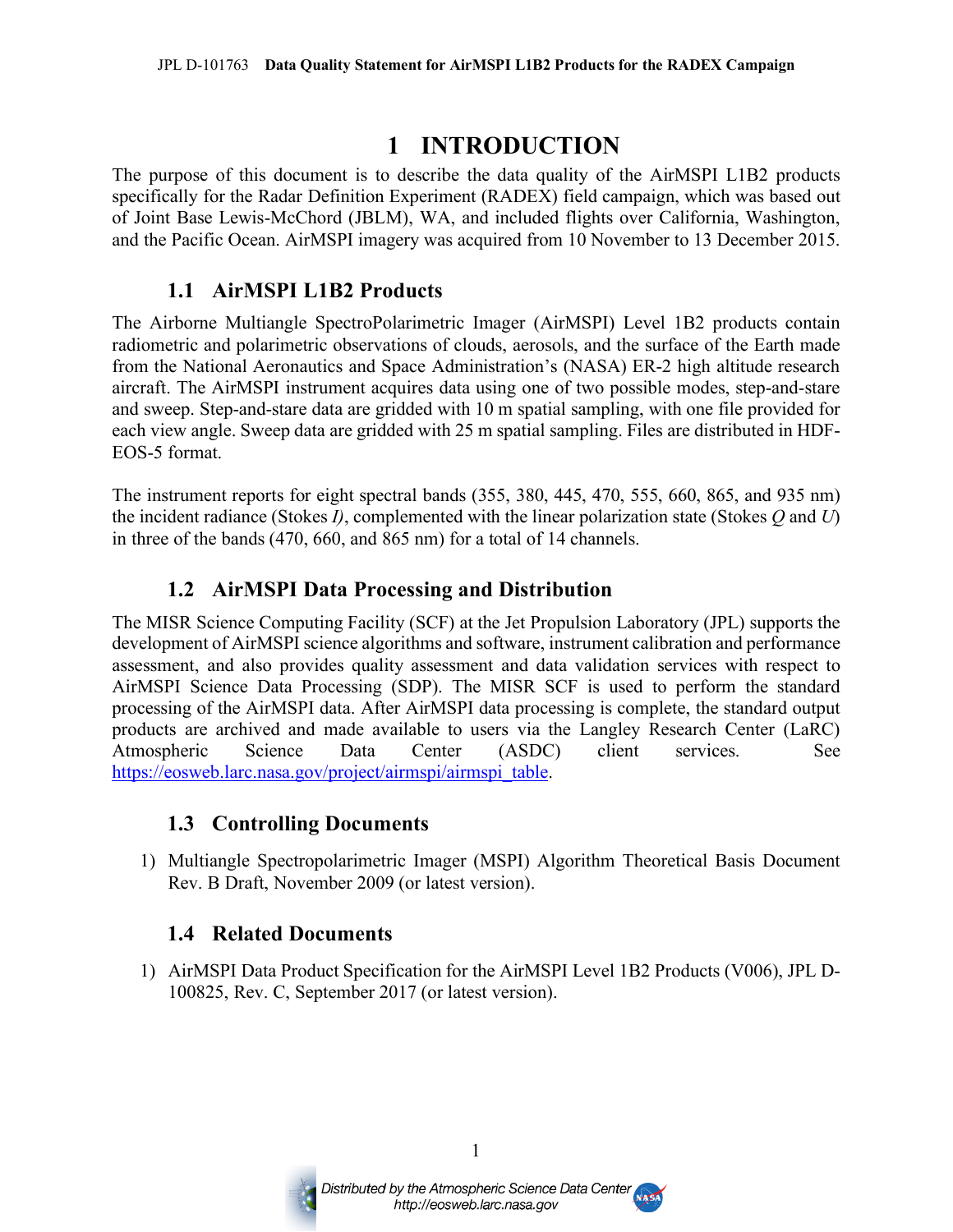# **2 RADIOMETRIC CALIBRATION**

#### **2.1 Laboratory Calibration**

Laboratory radiometric calibration of the AirMSPI instrument (Diner et al., 2013a) was conducted on 30 March 2016 (after the RADEX and SPEX-PR field campaigns) by observing the output port of a 1.65 m integrating sphere. The sphere illuminates the entire field of view of the instrument. Data were collected at multiple light levels and the sphere output was monitored with an Analytical Spectral Devices (ASD) FieldSpec Pro spectrometer in order to generate a digital number (DN) vs. radiance regression for each pixel. The AirMSPI line arrays have 1536 pixels in each channel. Offset levels are determined from observations in 100 pixels at the end of each array that are shielded from illumination; hence only 1436 pixels in each line collect image data. After correction for non-linearity (lincal), gain factors are computed on a per-pixel basis for each channel. The 13 spectral channels of the instrument measure incident radiance at wavelengths close to 355, 380, 445, 470, 555, 660, 865, and 935 nm (8 bands). In keeping with Stokes parameter nomenclature, the polarization channels report *I*, *Q*, and *U*, where *I* is the total measured radiance. The Stokes parameters *Q* (excess of horizontally over vertically polarized light) and *U* (excess of 45° over 135° polarized light) are reported for the bands at 470, 660, and 865 nm. Note that the AirMSPI instrument does not have a separate radiance-only channel at 470 nm. The radiance reported in the AirMSPI data products for this channel is obtained independently from the demodulated 470Q and 470U channel data and is the mean of the values derived from these two channels. Thus, although the AirMSPI instrument itself only has 13 spectral channels, 14 spectral channels are reported in the AirMSPI L1B2 products.

Although gain factors are derived on a per-pixel basis, residual striping can appear in Earth images, particularly in the UV bands. It is believed that this striping is the result of out-of-band spectral leakage due to physical imperfections in the focal plane filter.

#### **2.2 Vicarious Calibration**

On 10 November 2015, AirMSPI overflew the parking lot at Hangar 703, Armstrong Research Flight Center. Data were taken both from the air, and by a team on the ground. For the latter, both the reflectance of the parking lot, surface pressure, and aerosol loading measurements were made. Instrumentation included an Analytic Spectral Devices (ASD) field spectrometer and a Microtops sunphotometer. These data were used as input to the Markov radiative transfer code, which produced top-of-atmosphere spectral radiances. The Markov code is a vector code, tracing polarization components through the atmosphere. This vicarious calibration of AirMSPI had banddependent agreement with the laboratory calibration. Differences ranged from 15% in the UV to 1% agreement in the mid-visible. The radiometric calibration of AirMSPI was set using this vicarious calibration. It is believed to have a higher accuracy than the laboratory calibration, due to the low UV light levels used to calibrate in the laboratory.



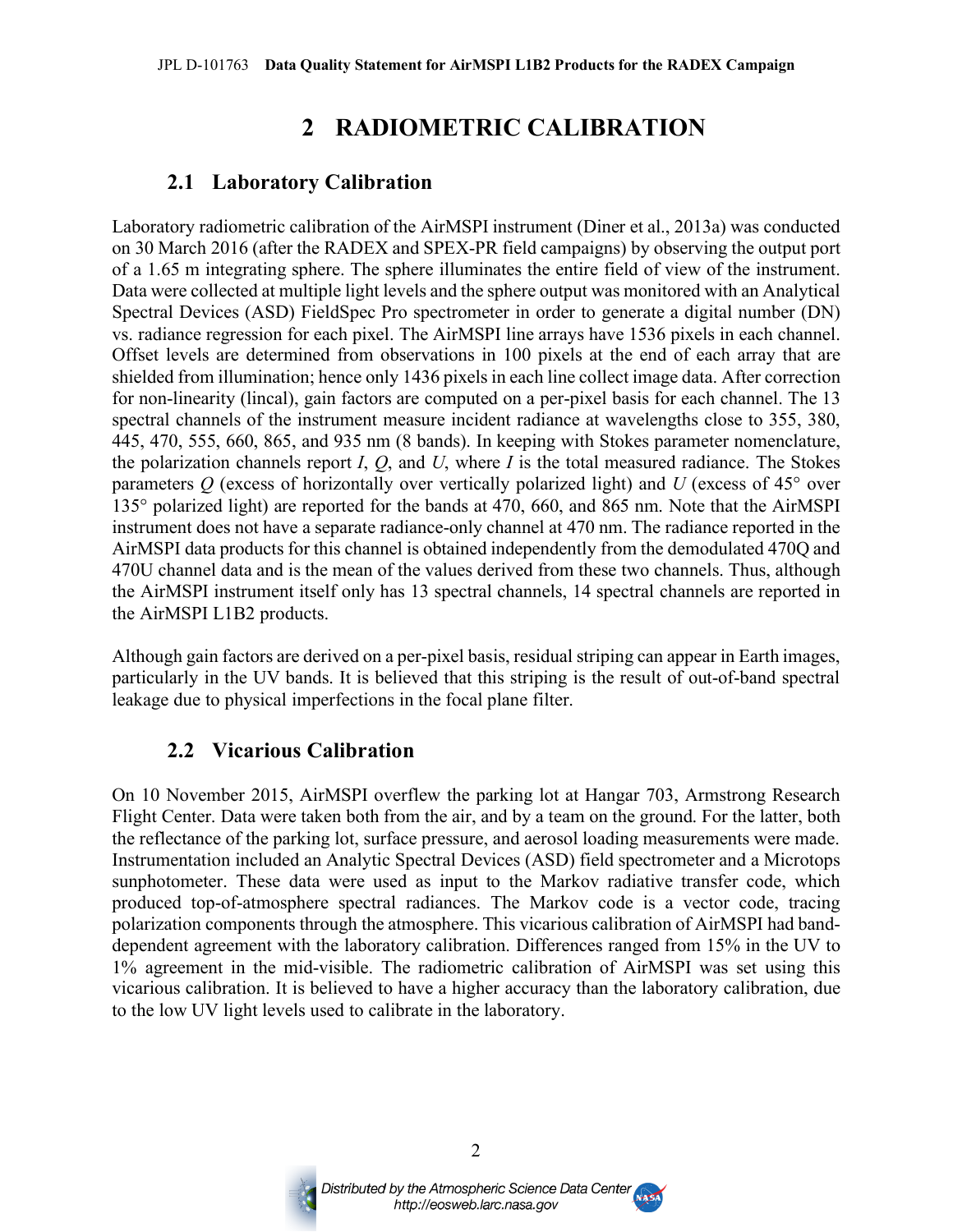#### **2.3 Calibration Traceability**

AirMSPI calibrations are traceable to *Système international* (SI) Units, via National Institute of Standards and Technology (NIST) standards. For laboratory calibrations, this is through a reference 20.32 cm (8 inch) integrating sphere, calibrated annually by the vendor, Gooch & Housego (http://goochandhousego.com/). For vicarious calibrations, this is through a Spectralon reflectance standard located at the vicarious calibration site.

#### **2.4 Radiometric Data Quality Indicators**

Following the practice adopted by the Multi-angle Imaging SpectroRadiometer (MISR) project, each AirMSPI pixel is assigned a Radiometric Data Quality Indicator (RDQI). The RDQI definitions are as follows:

 $RDOI = 0$ : No radiometric issues are identified.

 $RDQI = 1$ : The radiometric quality does not meet an identified threshold but is deemed usable for scientific analysis purposes.

 $RDQI = 2$ : The radiometric quality does not meet a secondary threshold and the data from this pixel should not be used for scientific analysis purposes.

RDQI = 3: The quality of the pixel is scientifically and cosmetically unusable. In addition, the shielded pixels at the end of each line array are marked with RDQI of 3.

During laboratory calibration, a "gain" is computed from the slope of camera output DN to totalband incident radiance, *I*. It is observed that pixels with a large out-of-band leakage have a larger uncertainty in this gain, in that it is observed to vary with the spectrum of the incident light. A data quality indicator can thus be computed based on the change in gain with different illumination sources. Specifically, we take the ratio of the gain computed with an incandescent lamp to the gain computed from adding a UV plasma lamp. Pixels for which this gain ratio is between 0.95 and 1.05 are assigned an RDQI value of 0 indicating that out-of-band light is a small contributor to the measured radiance. Pixels for which the gain ratio is outside of this range, but between 0.90 and 1.10 are assigned an RDQI value of 1. Pixels with gain ratios outside both these ranges, but between 0.80 and 1.20 are assigned an RDQI value of 2. All other pixels are assigned an RDQI value of 3. Note that for the 470I channel, for which the reported radiance is the mean of the demodulated 470Q and 470U channel data, the RDQI is likewise calculated as the mean (rounded to the nearest integer) of the RDQI values for these two channels. The observed out-of-band leakage is believed to be the cause of striping in the images, which is particularly noticeable in the UV bands.

As described above, for the 470 nm radiance channel, information from two polarimetric channels – a channel measuring *I* and *Q*, and a channel measuring *I* and *U* – is used to generate the data reported in the L1B2 product. The RDQI values reported for the 470 nm *I* radiance channel represent the maximum of the values reported separately for these two channels. For the 660 and 865 nm bands, three channels are used to generate the data reported in the L1B2 product: a channel



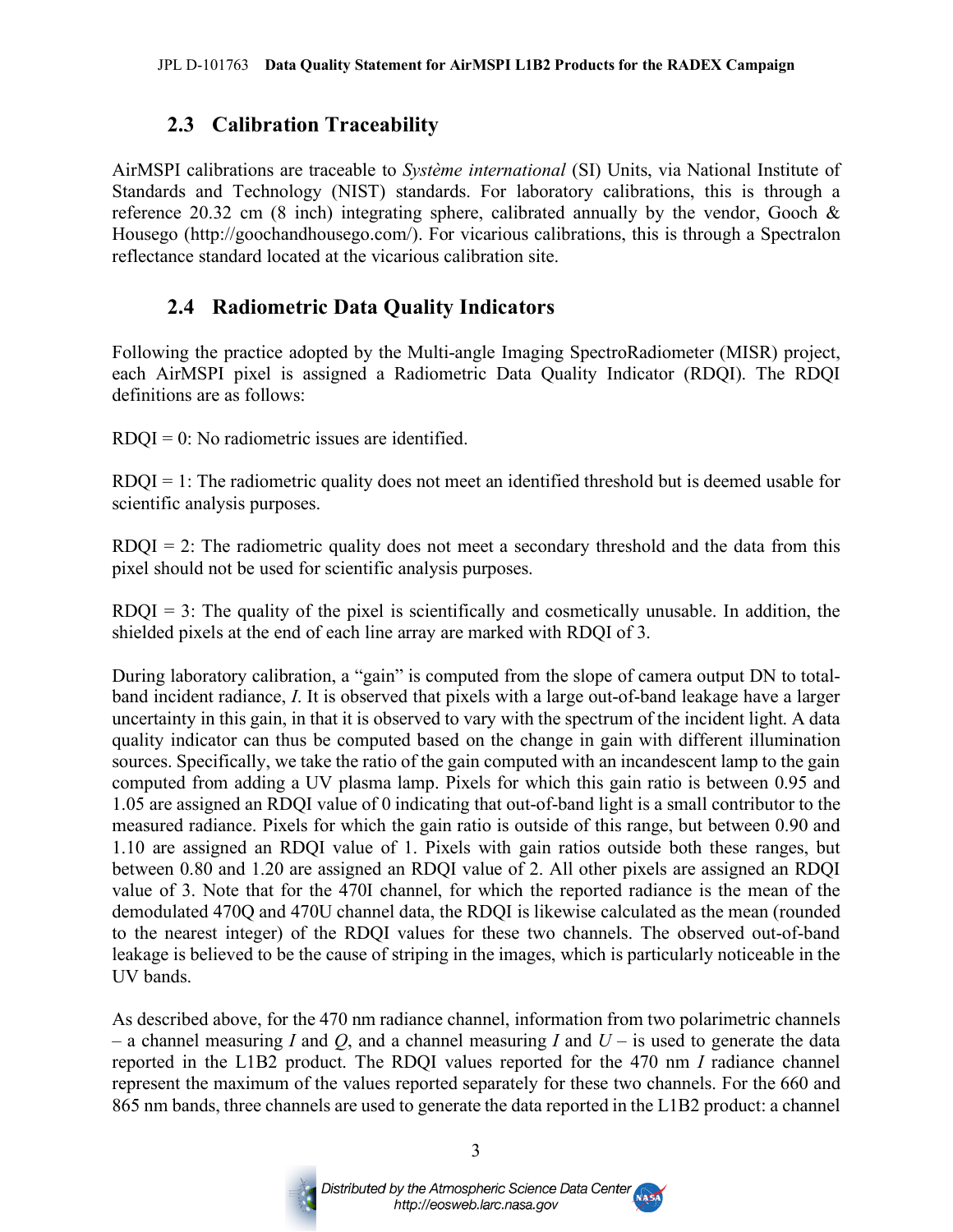measuring *I* only, a channel measuring *I* and *Q*, and a channel measuring *I* and *U*. The RDQI values reported for these channels represent the values in the non-polarimetric *I* channel, and are typically 0.

Pixels marked with RDQI = 0 are expected to have an absolute radiometric uncertainty of  $\sim$ 5% (1σ). This radiometric uncertainty is attributed to the vicarious calibration methodology, which sets the absolute radiometric scale. The laboratory calibration is used to establish the relative-pixel response, also known as "flat-fielding".

### **3 SPECTRAL CALIBRATION**

Determination of the detailed spectral response function (SRF) of each AirMSPI channel has been made based on the laboratory calibration of 9 December 2013. A monochromator was used for this purpose. The SRF is equal to the camera response to monochromatic light normalized by a silicon diode response. The monochromator provided wavelength scans from 300 to 2500 nm. Two sources were used in separate spectral scans of all channels — a Luxim Light Emitting Plasma lamp for ultraviolet-blue, and a quartz-halogen lamp for the remaining visible and near-infrared channels. The results of this calibration are shown in Table 1 and Figure 2.

In the current product release (V006), center wavelengths, effective (equivalent square-band) bandwidths, and effective (equivalent square-band) transmittances are calculated by applying the moments method of Palmer (1984) to the normalized spectral response of each band over the range 300-1100 nm. Solar irradiances are weighted by the total-band spectral response. The Wehrli (1985) extraterrestrial solar spectrum was used for this purpose. These values are provided in Table 1 below, and represent the total-band response. Again, the values reported for the 470I channel represent the mean of the demodulated 470Q and 470U channel values.

In general, radiometric response at wavelengths far from the "in-band" spectral region is estimated  $at < 10^{-4}$  of the peak response, though as noted above, a larger amount of out-of-band leakage is present in a small subset of pixels in the UV bands, leading to striping in a portion of the UV images. Currently uncorrected striping in the 355 and 380 nm bands is attributed to filter blemishes that create a scene-dependent scattered light response.



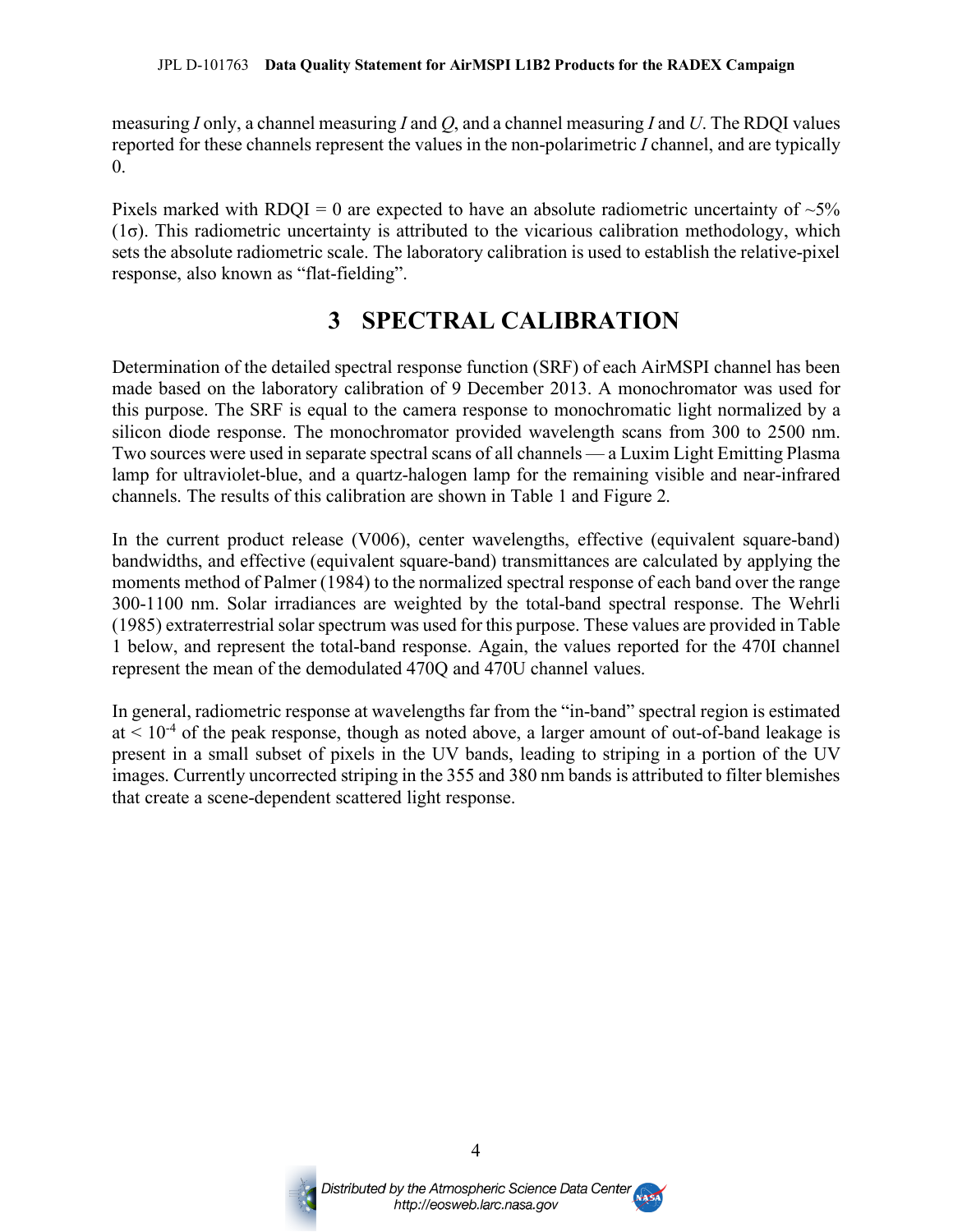| <b>Channel Name</b> | <b>Center Wavelength</b><br>(nm) | <b>Effective</b><br><b>Bandwidth</b><br>(nm) | <b>Effective</b><br>Transmittance | <b>Solar Irradiance</b><br>$(W m^{-2} nm^{-1})$ |
|---------------------|----------------------------------|----------------------------------------------|-----------------------------------|-------------------------------------------------|
| 355I                | 355.1                            | 47.7                                         | 0.609                             | 1.002                                           |
| 380I                | 377.2                            | 40.4                                         | 0.750                             | 1.079                                           |
| 445I                | 443.3                            | 46.0                                         | 0.799                             | 1.861                                           |
| 470I                | 469.1                            | 45.5                                         | 0.824                             | 2.000                                           |
| 470Q                | 469.4                            | 45.0                                         | 0.837                             | 1.999                                           |
| 470U                | 468.8                            | 46.0                                         | 0.815                             | 2.000                                           |
| 5551                | 553.5                            | 38.6                                         | 0.758                             | 1.857                                           |
| 660I                | 659.2                            | 45.2                                         | 0.835                             | 1.555                                           |
| 660Q                | 659.1                            | 43.8                                         | 0.881                             | 1.556                                           |
| 660U                | 659.1                            | 48.2                                         | 0.798                             | 1.556                                           |
| 8651                | 863.3                            | 43.5                                         | 0.829                             | 0.976                                           |
| 865Q                | 863.7                            | 45.6                                         | 0.810                             | 0.976                                           |
| 865U                | 864.1                            | 48.5                                         | 0.753                             | 0.975                                           |
| 935I                | 931.3                            | 53.2                                         | 0.809                             | 0.823                                           |

*Table 1 – Total-band effective center wavelength, bandwidth and transmittance, and total-band weighted solar irradiance E0 [W m-2 nm-1] at 1 AU*



**Figure 2.** AirMSPI spectral response functions (SRF) shown in colored lines with the Wehrli (1985) exoatmospheric solar irradiance values shown in the faint, gray, dotted line. E0 values at 1 AU are indicated by the "+" symbol.



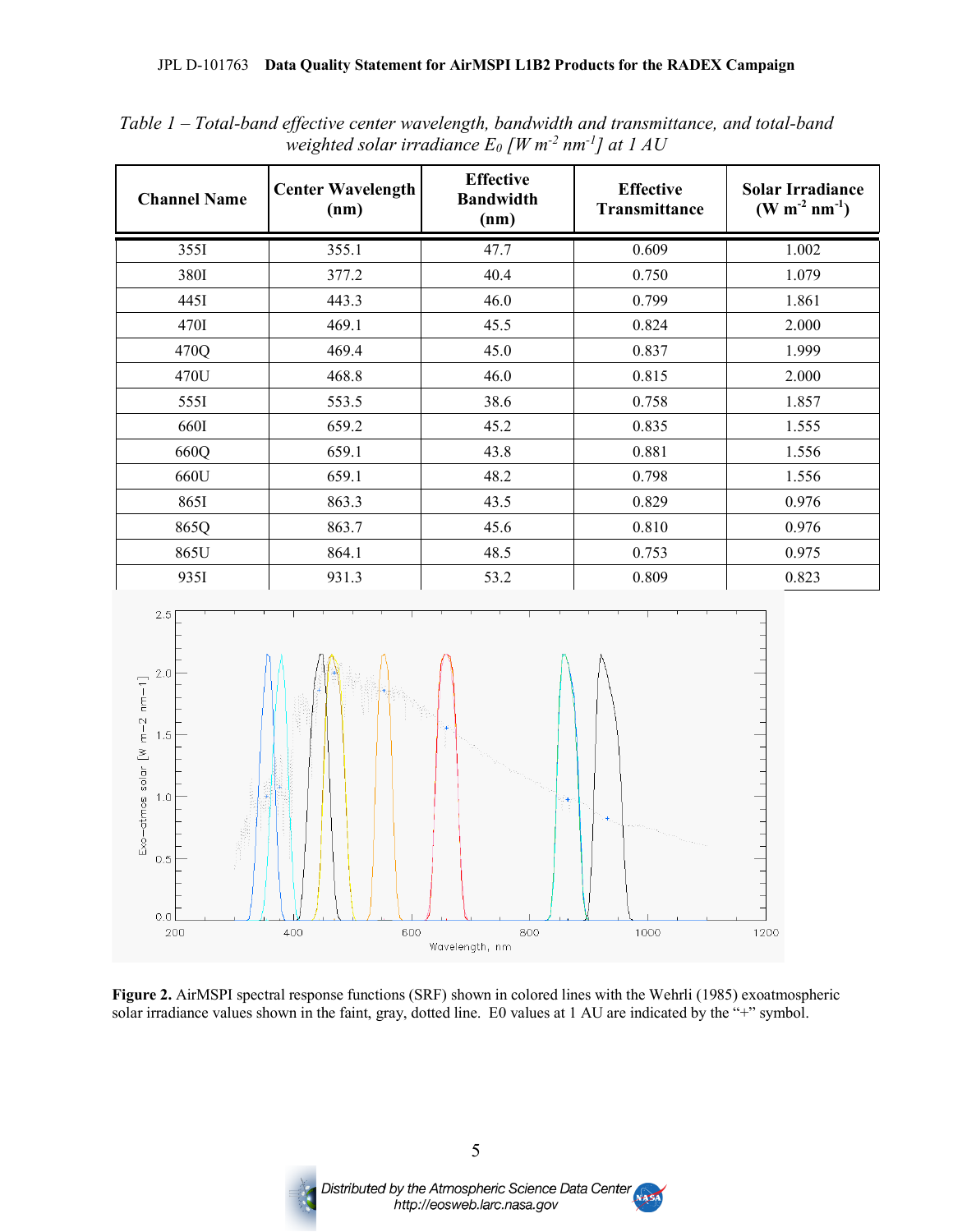### **4 POLARIMETRIC CALIBRATION**

AirMSPI uses a time-varying retardance in the optical path to modulate the orientation of the linearly polarized component of the incoming light, described by the Stokes components *Q* (excess of horizontally over vertically polarized light) and *U* (excess of 45º over 135º polarized light) (Diner et al., 2007, 2010; Mahler et al., 2011). As a result, the ratios of these parameters to the radiance *I*, given by  $q = Q/I$  and  $u = U/I$  are to first order insensitive to the absolute radiometric calibration of a given pixel because both the numerator and denominator are determined from signals acquired by the same detector element. The degree of linear polarization (DOLP) and angle of linear polarization (AOLP) derived from these ratios, equal to  $\sqrt{q^2 + u^2}$  and 0.5tan<sup>-1</sup>(u/q), respectively, are likewise insensitive to absolute radiometric calibration, based on similar considerations. To compensate for instrumental polarization aberrations (e.g., mirror diattenuation, imperfect retardance), a set of 10 polarimetric calibration coefficients is established for every pixel (Diner et al., 2010; Van Harten et al., 2018).

Two specialized pieces of equipment exist for verifying and controlling the performance of the polarimetric measurement approach during in-flight operations of AirMSPI. The first is an optical probe, which continuously sends a beam of light through the photoelastic modulators (PEMs) to monitor their retardances and phases. The information from the probe shows how far the PEM retardances and phases are from their desired values. A feedback control system within the instrument then adjusts the PEM parameters to drive the error signals to zero. Test data demonstrated the ability to control the PEM retardance and phase parameters to within a fraction of 1 mrad, keeping contributions to the overall DOLP uncertainty budget at <0.001. The second polarization monitoring system is an external polarization validator, which consists of nine lightemitting diodes (LEDs), three each at the AirMSPI polarimetric bands, that illuminate a plastic diffuser. In front of the diffuser, sheet polarizers are placed in different orientations. The validator is viewed before and after every multiangle observation of an Earth scene. Information from the validator system is used to derive instrument dark current and evaluate the stability of the DOLP measurements.

Results from a ground-based version of the instrument, GroundMSPI (Diner et al., 2012), show systematic DOLP uncertainties (excluding the effects of random noise), determined as the rootmean-square residual in DOLP as a polarizer is rotated in front of the camera, of ±0.003 or better. More recent results for AirMSPI, using a rotating polarizer as well as partially polarized reference samples, show systematic calibration uncertainties of  $\pm 0.001$  (Van Harten et al., 2018).

# **5 GEORECTIFICATION AND CO-REGISTRATION**

As a part of the ground data processing, AirMSPI data from all spectral bands and all viewing angles are georectified and co-registered to a common Earth-based, Universal Transverse Mercator (UTM) projection grid. Distortions that can be associated with AirMSPI's type of pushbroom remote sensing imaging are taken into account by properly defining instantaneous pixel projection rays using ancillary data such as estimates of camera internal viewing geometry and ER-2 navigation data, which provide dynamic measures of the platform altitude and attitude variations. There are two types of AirMSPI georectified data products: 1) terrain projected and 2) ellipsoid projected. Terrain-projected data use a digital elevation model (DEM) for the projection surface

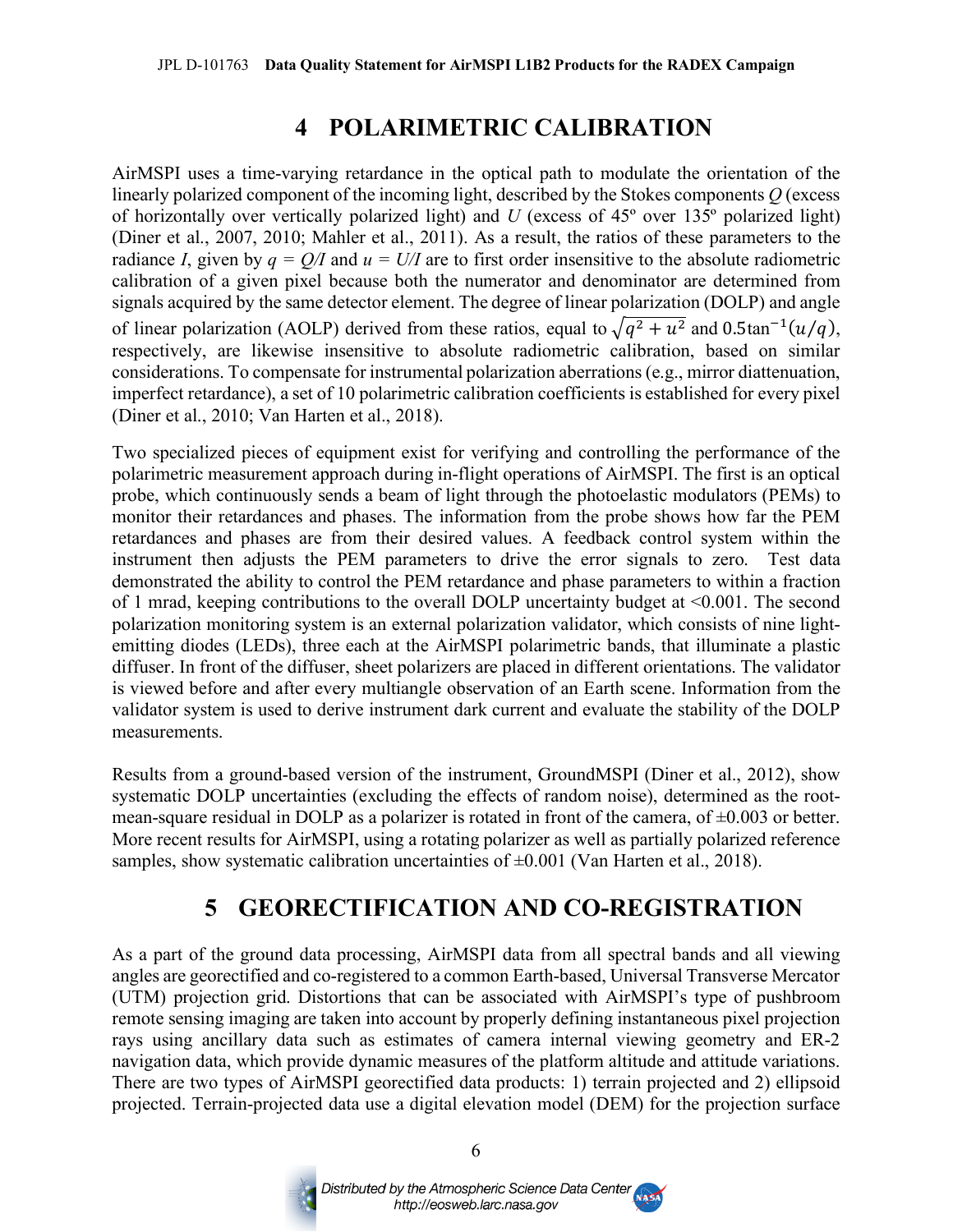so that cloud-free imagery is truly orthorectified with reference to that surface. Ellipsoid-projected data use the World Geodetic System 1984 (WGS84) Earth reference ellipsoid for the projection surface. One purpose of the ellipsoid projection is to provide input to stereoscopic height retrievals for predominantly cloudy imagery. Automatic stereoscopic retrieval software is currently in development.

Factors affecting geospatial accuracy of AirMSPI products include: 1) relative band-to-band coregistration within a single viewing angle, 2) multi-angle co-registration, and 3) absolute georectification. The uncertainty depends on the magnitude of the errors in the supplied ancillary data and errors in the projection surface defined by the DEM. In the case of the RADEX campaign, the United States Geological Survey (USGS)-provided National Elevation Dataset (NED) with 10 m horizontal posting and 2.44 m rms error in elevation is used. Errors in the ancillary data defining viewing geometry are handled as static and dynamic pointing errors in order to characterize them using available ground control points (GCPs) in a procedure based on simultaneous bundle adjustment (Jovanovic et al., 2012). For targets where there is an optimum number of GCPs available, both static and dynamic pointing errors are recovered simultaneously prior to georectification and co-registration. These data are denoted as having full geometric calibration "directly" applied with expected co-registration and georectification uncertainty of around 15 m rms across all viewing angles and all bands. For other targets, (i.e., those without available GCPs, which are mostly fully ocean or cloudy imagery), an estimate of static pointing errors made on separate flight lines within the same campaign is utilized. These products are denoted as having geometric calibration "indirectly" applied with a current estimate of georectification and coregistration uncertainty of less than one hundred meters. The type of geometric calibration is recorded in the file metadata list under the field name "Geolocation stage". Analysis and implementation efforts are still in progress with an objective to fully optimize the camera viewing model so that uncertainties of indirectly calibrated data are minimized.

Band-to-band relative co-registration uncertainty within the same viewing angle is well within 10 m, which is the pixel size of the map projection grid in the step-and-stare terrain-projected data. In the case of ellipsoid-projected data there will be some offsets in the relative band-to-band registration due to the parallax caused by the true height of the viewing surface and physical band separation in the focal plane. Additionally, slight errors in registration can cause a slight displacement (on the order of a degree or two) of polarimetric features such as the backscatter glory from their expected location.

Occasional gaps of isolated lines in AirMSPI pushbroom imagery are present in an extremely small number of scenes. These are due to changes in the ER-2 pitch attitude that occurred too abruptly (e.g., as the result of turbulence) to either: 1) be captured accurately in the ER-2 navigation data, and/or 2) cause gaps in the imagery created in the pushbroom fashion.



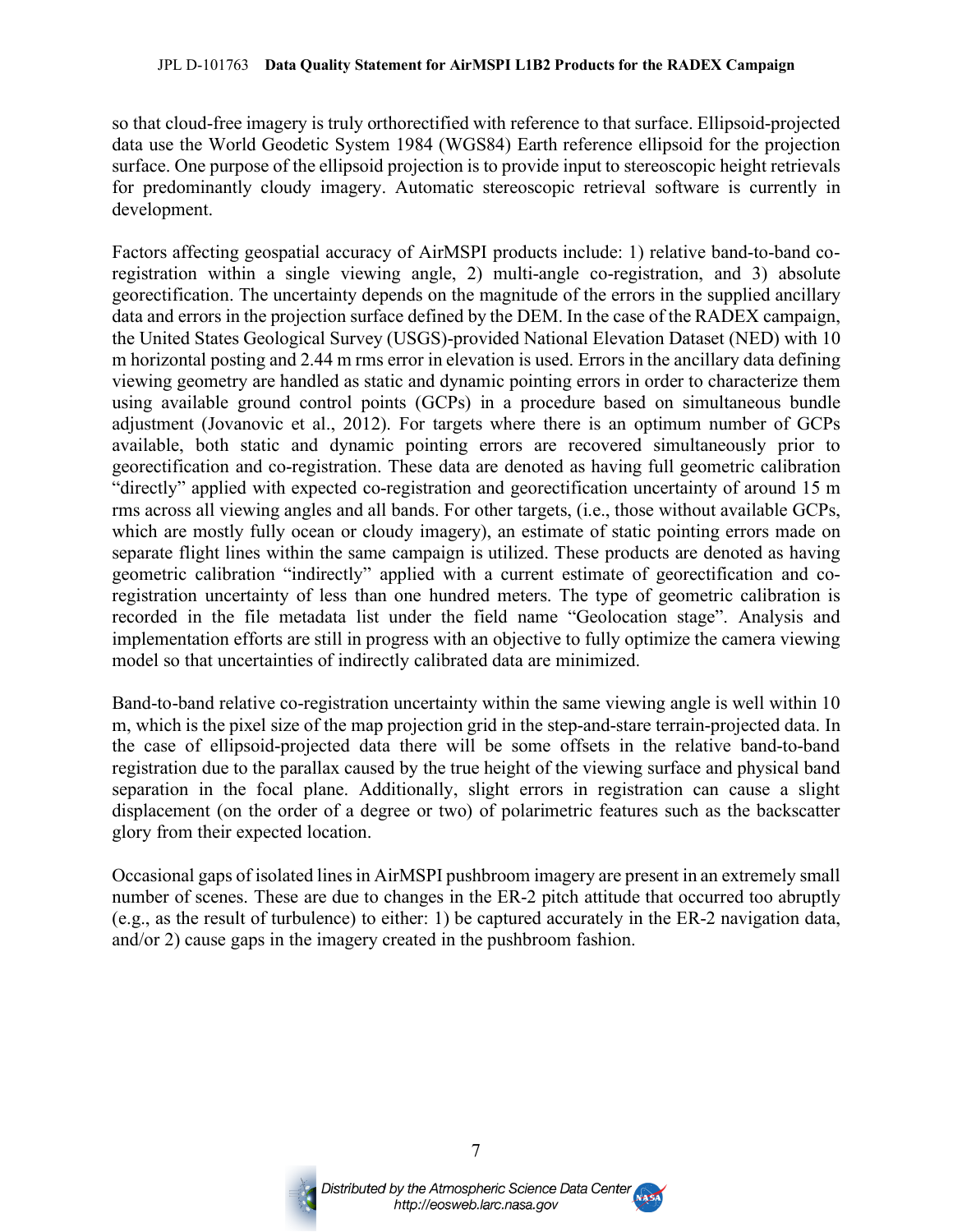### **6 INCIDENTAL DATA QUALITY ISSUES**

Occasionally, scene elements (e.g., deep clouds or sunglint) are so bright as to cause saturation in some pixels. Future versions of the AirMSPI product may flag these situations, but this has not been done for the current version of the publicly available data. Isolated pixels that experienced saturation in one or more channels are readily identifiable in the imagery due to their anomalous appearance. The following images contain saturated pixels, causing NaN pixel values in the HDF files, as well as black pixels in the JPG quicklooks:

AirMSPI\_ER2\_GRP\_ELLIPSOID\_20151204\_174231Z\_NorthPacificOcean-48N126W\_SWPA\_V006 AirMSPI\_ER2\_GRP\_ELLIPSOID\_20151204\_174342Z\_NorthPacificOcean-48N126W\_SWPF\_V006 AirMSPI\_ER2\_GRP\_ELLIPSOID\_20151204\_174454Z\_NorthPacificOcean-48N125W\_SWPA\_V006 AirMSPI\_ER2\_GRP\_ELLIPSOID\_20151204\_174605Z\_NorthPacificOcean-48N125W\_SWPF\_V006 AirMSPI\_ER2\_GRP\_ELLIPSOID\_20151204\_174717Z\_NorthPacificOcean-48N125W\_SWPA\_V006 AirMSPI\_ER2\_GRP\_ELLIPSOID\_20151204\_174828Z\_NorthPacificOcean-47N125W\_SWPF\_V006 AirMSPI\_ER2\_GRP\_ELLIPSOID\_20151204\_175119Z\_NorthPacificOcean-47N125W\_SWPA\_V006 AirMSPI\_ER2\_GRP\_ELLIPSOID\_20151204\_175230Z\_NorthPacificOcean-47N125W\_SWPF\_V006 AirMSPI\_ER2\_GRP\_ELLIPSOID\_20151204\_175342Z\_NorthPacificOcean-47N125W\_SWPA\_V006 AirMSPI\_ER2\_GRP\_ELLIPSOID\_20151204\_175453Z\_NorthPacificOcean-47N125W\_SWPF\_V006 AirMSPI\_ER2\_GRP\_ELLIPSOID\_20151204\_175605Z\_NorthPacificOcean-47N124W\_SWPA\_V006 AirMSPI\_ER2\_GRP\_ELLIPSOID\_20151204\_175717Z\_NorthPacificOcean-47N124W\_SWPF\_V006 AirMSPI\_ER2\_GRP\_ELLIPSOID\_20151204\_181737Z\_NorthPacificOcean-47N125W\_SWPA\_V006 AirMSPI\_ER2\_GRP\_ELLIPSOID\_20151204\_181849Z\_NorthPacificOcean-47N125W\_SWPF\_V006 AirMSPI\_ER2\_GRP\_ELLIPSOID\_20151204\_182000Z\_NorthPacificOcean-47N125W\_SWPA\_V006 AirMSPI\_ER2\_GRP\_ELLIPSOID\_20151204\_182112Z\_NorthPacificOcean-47N125W\_SWPF\_V006 AirMSPI\_ER2\_GRP\_ELLIPSOID\_20151204\_182223Z\_NorthPacificOcean-47N124W\_SWPA\_V006 AirMSPI\_ER2\_GRP\_ELLIPSOID\_20151204\_182335Z\_WA-OceanShores\_SWPF\_V006 AirMSPI\_ER2\_GRP\_ELLIPSOID\_20151204\_183649Z\_NorthPacificOcean-48N125W\_SWPF\_V006 AirMSPI\_ER2\_GRP\_ELLIPSOID\_20151204\_183801Z\_NorthPacificOcean-48N125W\_SWPA\_V006 AirMSPI\_ER2\_GRP\_ELLIPSOID\_20151204\_183912Z\_NorthPacificOcean-48N125W\_SWPF\_V006 AirMSPI\_ER2\_GRP\_ELLIPSOID\_20151204\_185731Z\_NorthPacificOcean-48N125W\_SWPF\_V006 AirMSPI\_ER2\_GRP\_ELLIPSOID\_20151204\_185843Z\_NorthPacificOcean-48N125W\_SWPA\_V006 AirMSPI\_ER2\_GRP\_ELLIPSOID\_20151204\_185955Z\_NorthPacificOcean-48N125W\_SWPF\_V006 AirMSPI\_ER2\_GRP\_ELLIPSOID\_20151204\_190239Z\_NorthPacificOcean-48N125W\_SWPA\_V006 AirMSPI\_ER2\_GRP\_ELLIPSOID\_20151204\_190350Z\_NorthPacificOcean-48N125W\_SWPF\_V006 AirMSPI\_ER2\_GRP\_ELLIPSOID\_20151204\_190502Z\_NorthPacificOcean-48N125W\_SWPA\_V006 AirMSPI\_ER2\_GRP\_ELLIPSOID\_20151204\_190613Z\_NorthPacificOcean-48N125W\_SWPF\_V006 AirMSPI\_ER2\_GRP\_ELLIPSOID\_20151204\_190725Z\_NorthPacificOcean-47N125W\_SWPA\_V006 AirMSPI\_ER2\_GRP\_ELLIPSOID\_20151204\_190836Z\_NorthPacificOcean-47N125W\_SWPF\_V006 AirMSPI\_ER2\_GRP\_TERRAIN\_20151204\_175717Z\_NorthPacificOcean-47N124W\_SWPF\_V006 AirMSPI\_ER2\_GRP\_TERRAIN\_20151204\_182335Z\_WA-OceanShores\_SWPF\_V006 AirMSPI\_ER2\_GRP\_ELLIPSOID\_20151213\_202257Z\_NorthPacificOcean-46N126W\_SWPF\_V006 AirMSPI\_ER2\_GRP\_ELLIPSOID\_20151213\_202408Z\_NorthPacificOcean-46N126W\_SWPA\_V006 AirMSPI\_ER2\_GRP\_ELLIPSOID\_20151213\_202520Z\_NorthPacificOcean-46N126W\_SWPF\_V006 AirMSPI\_ER2\_GRP\_ELLIPSOID\_20151213\_203131Z\_NorthPacificOcean-46N126W\_SWPA\_V006 AirMSPI\_ER2\_GRP\_ELLIPSOID\_20151213\_203243Z\_NorthPacificOcean-46N126W\_SWPF\_V006



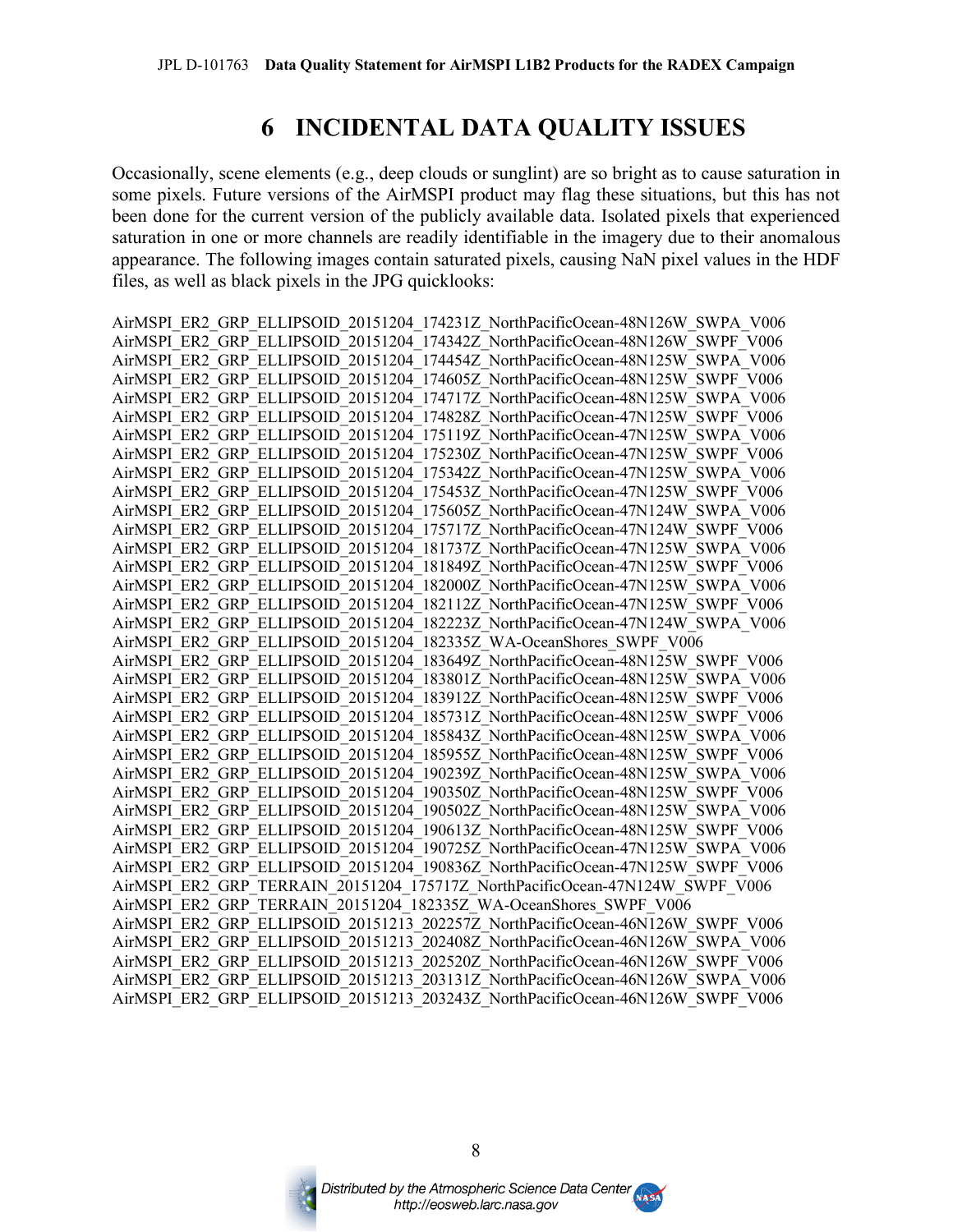Geolocation and band coregistration artifacts due to abrupt changes in the ER-2 attitude are observed in the following files:

AirMSPI\_ER2\_GRP\_ELLIPSOID\_20151110\_182734Z\_NorthPacificOcean-34N120W\_SWPA\_V006 AirMSPI\_ER2\_GRP\_ELLIPSOID\_20151110\_182843Z\_NorthPacificOcean-34N120W\_SWPF\_V006 AirMSPI\_ER2\_GRP\_ELLIPSOID\_20151110\_183208Z\_NorthPacificOcean-34N120W\_SWPA\_V006 AirMSPI\_ER2\_GRP\_ELLIPSOID\_20151110\_183317Z\_NorthPacificOcean-34N120W\_SWPF\_V006 AirMSPI\_ER2\_GRP\_TERRAIN\_20151110\_183317Z\_NorthPacificOcean-34N120W\_SWPF\_V006 AirMSPI\_ER2\_GRP\_ELLIPSOID\_20151124\_181609Z\_NorthPacificOcean-47N127W\_SWPF\_V006 AirMSPI\_ER2\_GRP\_ELLIPSOID\_20151210\_190246Z\_NorthPacificOcean-47N126W\_SWPA\_V006 AirMSPI\_ER2\_GRP\_ELLIPSOID\_20151213\_165854Z\_NorthPacificOcean-48N126W\_SWPF\_V006

The flights on November 24 and December 4 took off before sunrise. AirMSPI imagery acquired early during the day may be dimmer and noisier than usual.



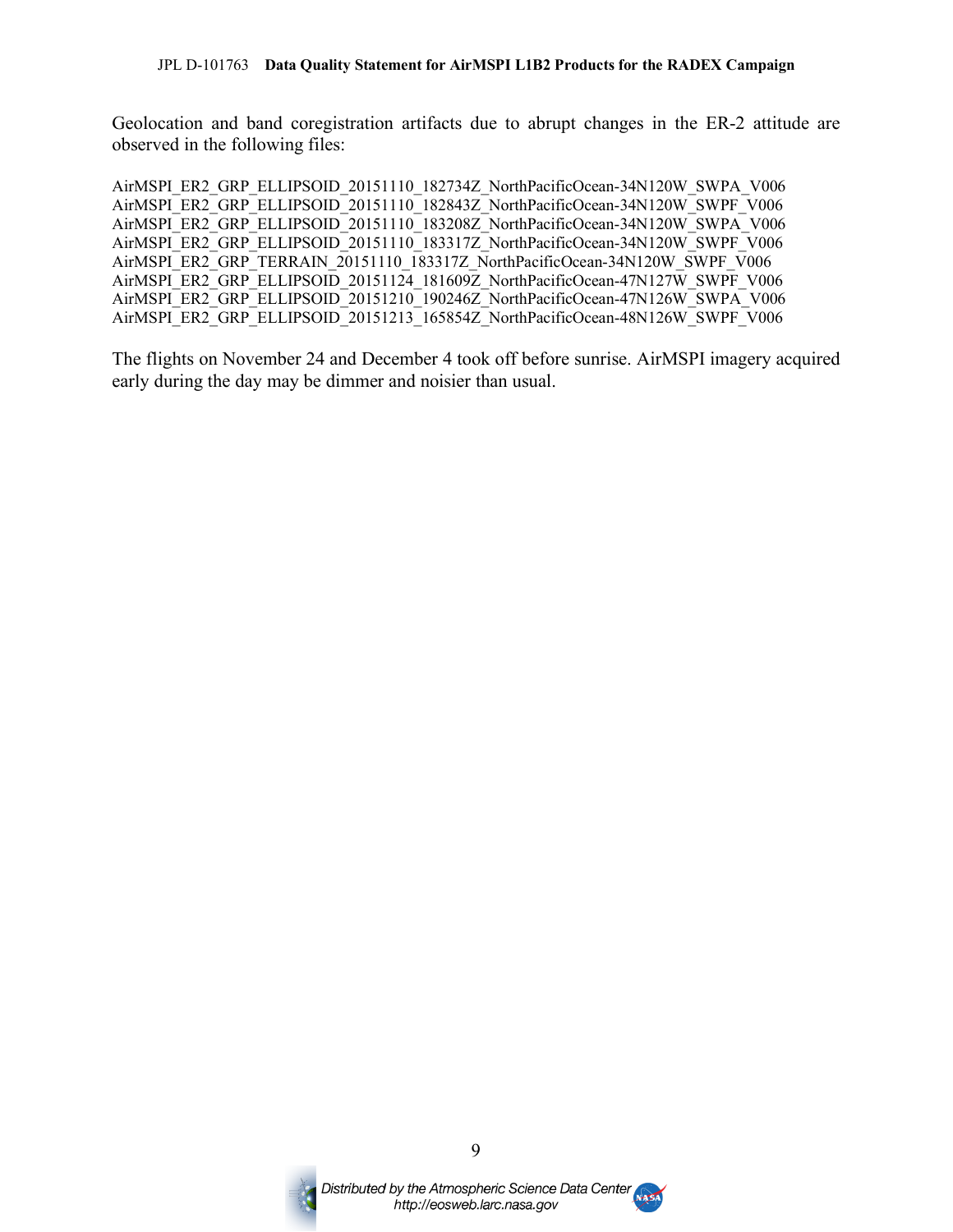### **7 REFERENCES**

Diner, D.J., A. Davis, B. Hancock, G. Gutt, R.A. Chipman, and B. Cairns(2007). Dual photoelastic modulator-based polarimetric imaging concept for aerosol remote sensing. *Appl. Opt.* **46**, 8428- 8445.

Diner, D.J., A. Davis, B. Hancock, S. Geier, B. Rheingans, V. Jovanovic, M. Bull, D.M. Rider, R.A. Chipman, A. Mahler, and S.C. McClain (2010). First results from a dual photoelastic modulator-based polarimetric camera. *Appl. Opt.* **49**, 2929-2946.

Diner, D.J., F. Xu, J.V. Martonchik, B.E. Rheingans, S. Geier, V.M. Jovanovic, A. Davis, R.A. Chipman, and S.C. and McClain (2012). Exploration of a polarized surface bidirectional reflectance model using the Ground-based Multiangle SpectroPolarimetric Imager. *Atmosphere* **3**, 591-619.

Diner, D.J., F. Xu, M.J. Garay, J.V. Martonchik, B.E. Rheingans, S. Geier, A. Davis, B.R. Hancock, V.M. Jovanovic, M.A. Bull, K. Capraro, R.A. Chipman, and S.C. McClain (2013a). The Airborne Multiangle SpectroPolarimetric Imager (AirMSPI): a new tool for aerosol and cloud remote sensing. *Atmos. Meas. Tech*. **6**, 2007-2025.

Diner, D.J., M.J. Garay, O.V. Kalashnikova, B.E. Rheingans, S. Geier, M.A. Bull, V.M. Jovanovic, F. Xu, C.J. Bruegge, A. Davis, K. Crabtree, and R.A. Chipman (2013b). Airborne Multiangle SpectroPolarmetric Imager (AirMSPI) observations over California during NASA's Polarimeter Definition Experiment (PODEX). *SPIE Proc*. **8873**, 88730B-2.

Jovanovic, V.M., M. Bull, D.J. Diner, S. Geier, and B. Rheingans (2012). Automated data production for a novel Airborne Multiangle SpectroPolarimetric Imager (AirMSPI). *Int. Arch. Photogramm. Remote Sens. Spatial Inf. Sci.*, **XXXIX-B1**, 33-38.

Mahler, A., D.J. Diner, and R.A. Chipman (2011). Analysis of static and time-varying polarization errors in the multiangle spectropolarimetric imager. *Appl. Opt.* **50**, 2080-2087.

Palmer, J.M. (1984). Effective bandwidths for LANDSAT-4 and LANDSAT-D' Multispectral Scanner and Thematic Mapper subsystems. *IEEE Trans. Geosci. Rem. Sens.* **GE-22**, 336-338.

Van Harten, G., Diner, D. J., Daugherty, B. J. S., Rheingans, B. E., Bull, M. A., Seidel, F. C., Chipman, R. A., Cairns, B., Wasilewski, A. P., and Knobelspiesse, K. (2018). Calibration and validation of Airborne Multiangle SpectroPolarimetric Imager (AirMSPI) polarization measurements. Applied Optics (in press).

Wehrli, C. (1985). "Extraterrestrial Solar Spectrum", Publication no. 615, Physikalisch Meteorologisches Observatorium + World Radiation Center (PMO/WRC) Davos Dorf, Switzerland, July 1985.



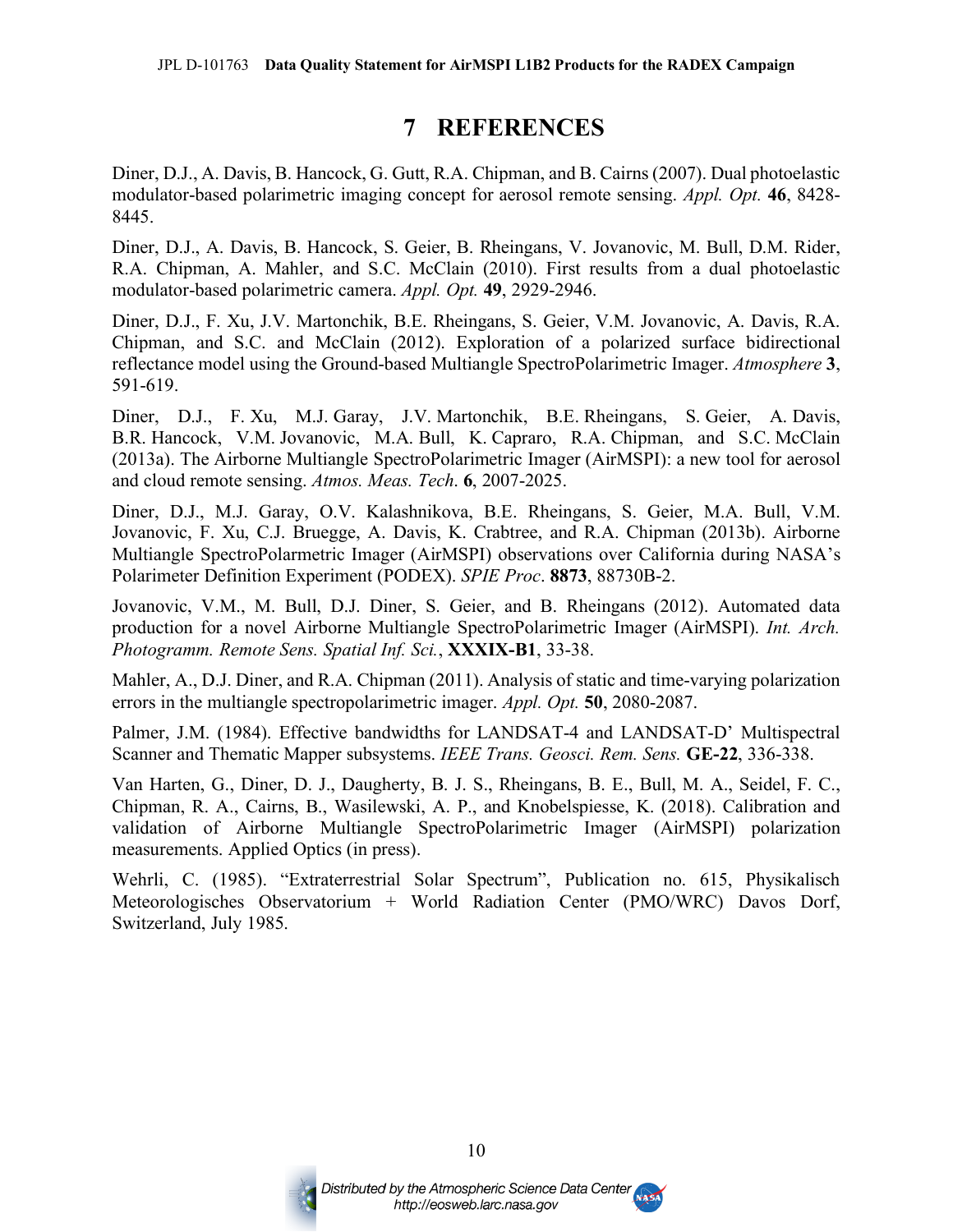# **8 APPENDIX**

Acronym List:

| <b>AirMSPI</b> | Airborne Multiangle SpectroPolarimetric Imager               |  |
|----------------|--------------------------------------------------------------|--|
| <b>AMPR</b>    | <b>Advanced Microwave Precipitation Radiometer</b>           |  |
| <b>AOLP</b>    | Angle of Linear Polarization                                 |  |
| <b>ASD</b>     | <b>Analytical Spectral Devices</b>                           |  |
| <b>ASDC</b>    | Atmospheric Science Data Center                              |  |
| AU             | <b>Astronomical Unit</b>                                     |  |
| <b>CPL</b>     | Cloud Physics Lidar                                          |  |
| <b>CRS</b>     | Cloud Radar System                                           |  |
| <b>DEM</b>     | <b>Digital Elevation Model</b>                               |  |
| DN             | Digital Number                                               |  |
| <b>DOLP</b>    | Degree of Linear Polarization                                |  |
| eMAS           | <b>Enhanced MODIS Airborne Simulator</b>                     |  |
| <b>EOS</b>     | Earth Observing System                                       |  |
| <b>EXRAD</b>   | ER-2 X-band Doppler Radar                                    |  |
| <b>GCP</b>     | <b>Ground Control Point</b>                                  |  |
| HDF-EOS        | Hierarchical Data Format for EOS                             |  |
| <b>HIWRAP</b>  | High-altitude Imaging Wind and Rain Airborne Profiler        |  |
| <b>JPL</b>     | Jet Propulsion Laboratory                                    |  |
| LaRC           | Langley Research Center (NASA)                               |  |
| <b>LED</b>     | Light-emitting diode                                         |  |
| <b>MISR</b>    | Multi-angle Imaging SpectroRadiometer                        |  |
| <b>NASA</b>    | National Aeronautics and Space Administration                |  |
| <b>NED</b>     | <b>National Elevation Dataset</b>                            |  |
| <b>NIST</b>    | National Institute of Standards and Technology               |  |
| <b>PEM</b>     | Photoelastic modulator                                       |  |
| <b>RADEX</b>   | Radar Definition Experiment                                  |  |
| <b>RDQI</b>    | Radiometric Data Quality Indicator                           |  |
| <b>SCF</b>     | <b>Science Computing Facility</b>                            |  |
| <b>SDP</b>     | <b>Science Data Processing</b>                               |  |
| <b>SPEX-PR</b> | SPEX engineering flights + Porter Ranch gas leak overflights |  |
| <b>SI</b>      | Système international                                        |  |
| <b>SRF</b>     | <b>Spectral Response Function</b>                            |  |
| <b>USGS</b>    | <b>United States Geological Survey</b>                       |  |

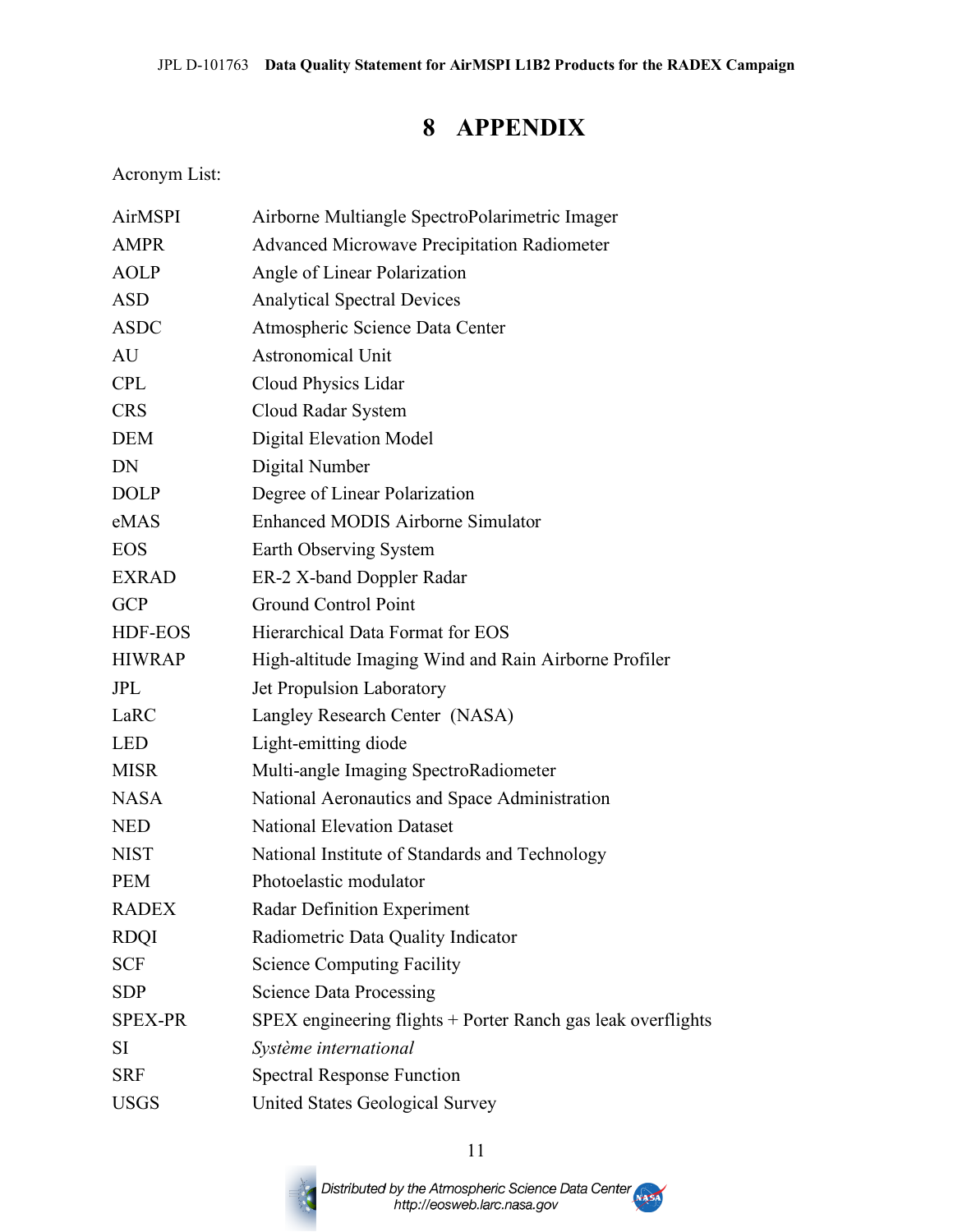UTM Universal Transverse Mercator UV Ultraviolet WGS84 World Geodetic System 1984